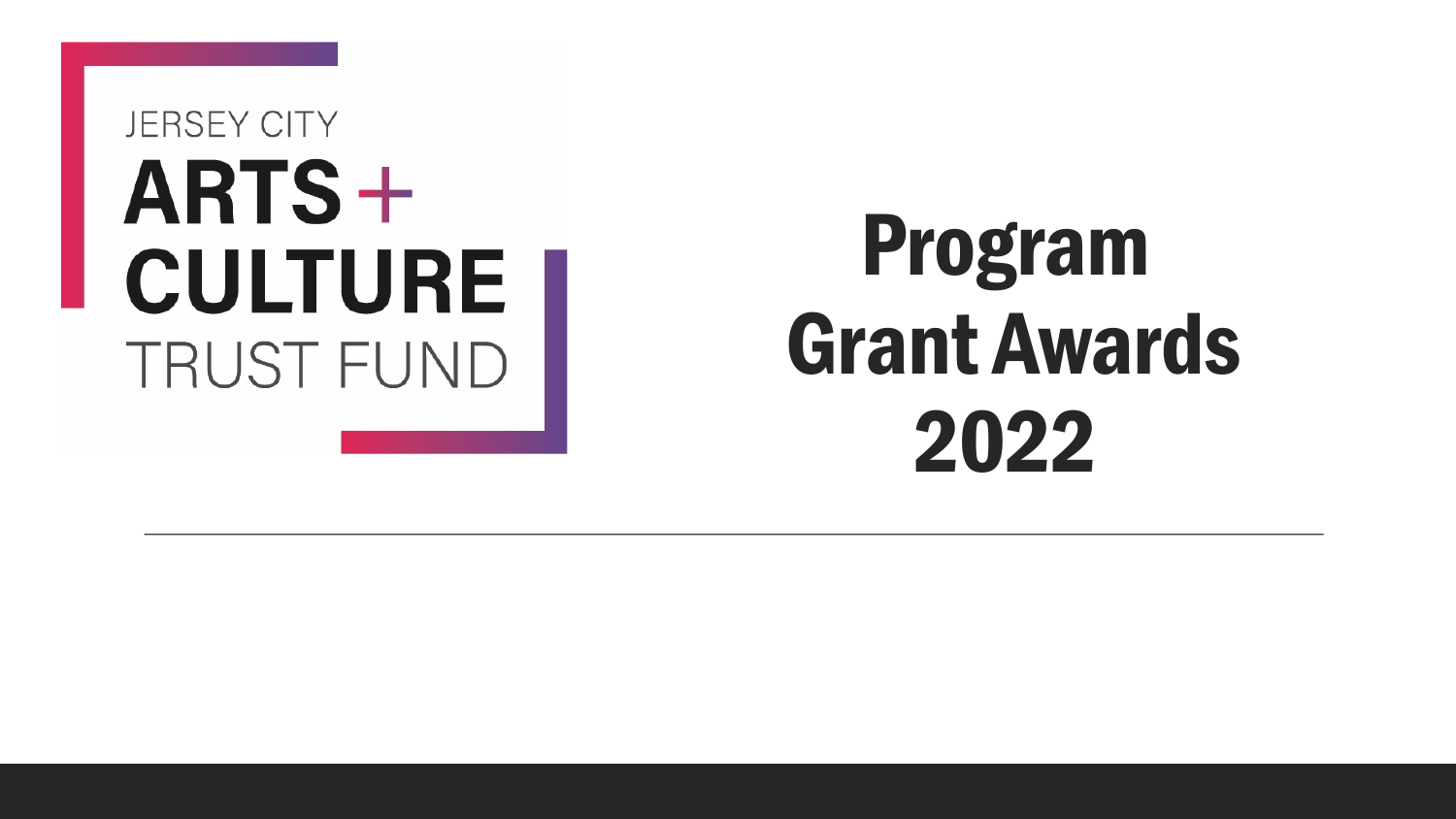| <b>A Jam Called Tribe</b>                 | \$4,361  |
|-------------------------------------------|----------|
| <b>Alex Grubard</b>                       | \$1,250  |
| <b>Beyond Story Time</b>                  | \$4,819  |
| <b>Cantandes in Cordibus</b>              | \$8,750  |
| <b>Chelsey Brunson / Speak</b>            | \$1,700  |
| <b>Chilltown Collective</b>               | \$8,750  |
| <b>Con Vivo Music</b>                     | \$17,500 |
| <b>Embankment Preservation Coalition</b>  | \$13,125 |
| <b>Erica Klein / Business Comic Books</b> | \$8,735  |
| <b>Friends of Van Vorst Park</b>          | \$500    |
| <b>Gardens of J.C.</b>                    | \$4,375  |
| <b>Goatchella</b>                         | \$3,000  |
| <b>Green Pear Heights</b>                 | \$5,000  |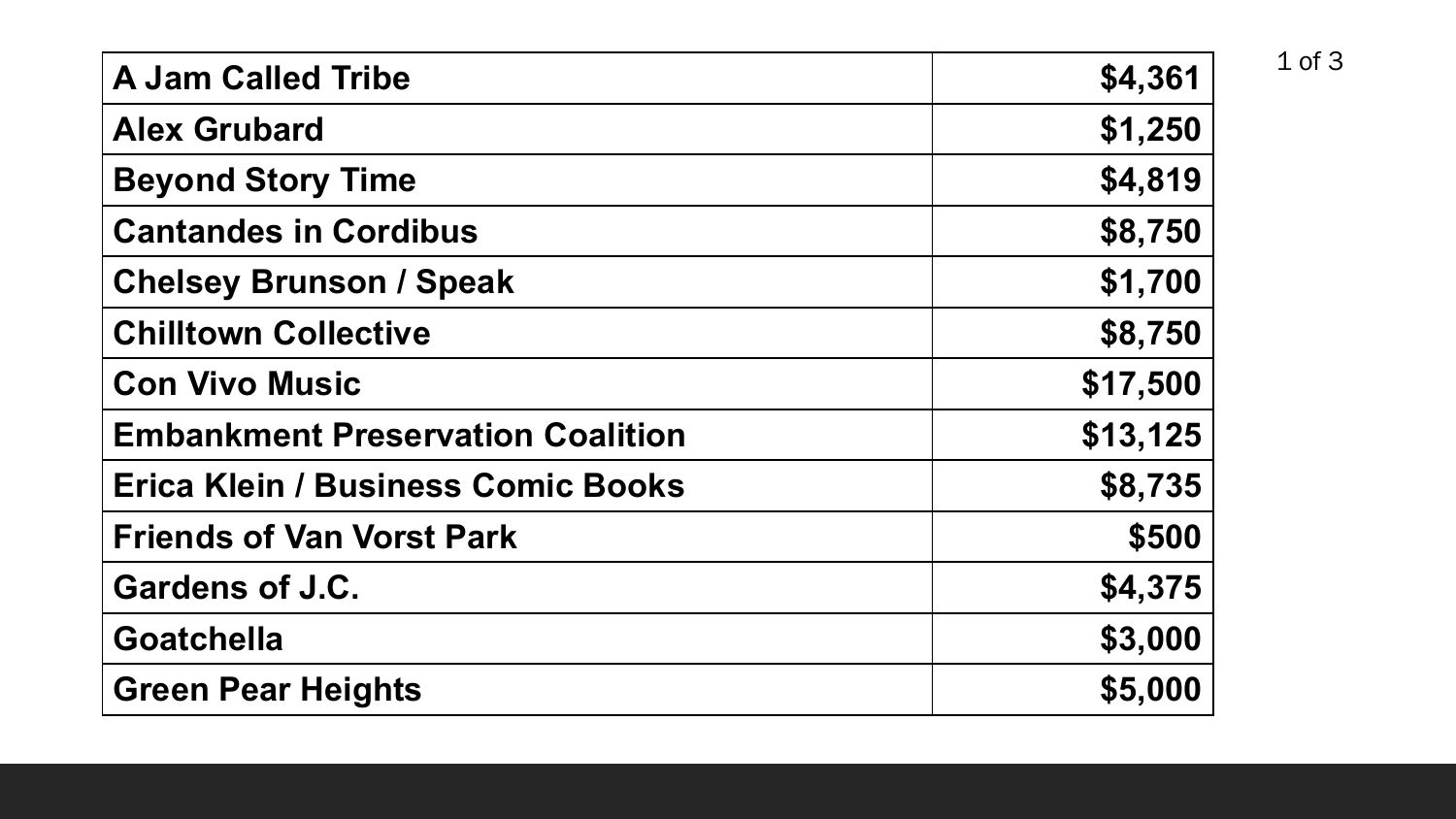| <b>Groove on Grove</b>                        | \$4,375  |
|-----------------------------------------------|----------|
| <b>Half-Light Productions</b>                 | \$15,255 |
| <b>Horseshoe Empire</b>                       | \$13,125 |
| <b>Hudson West Fest</b>                       | \$11,658 |
| <b>Ibn Shakoor/Beyond the Surface</b>         | \$8,500  |
| <b>Italian Educational and Culture Center</b> | \$5,000  |
| <b>Jersey City Landmarks Conservancy</b>      | \$7,294  |
| <b>Jersey City Parks Coalition</b>            | \$12,750 |
| <b>Jersey City Writers</b>                    | \$6,201  |
| <b>Juneteenth NJ</b>                          | \$8,750  |
| <b>Kayvond Zand</b>                           | \$8,750  |
| <b>Kyle Marshall Choreography</b>             | \$17,500 |
| <b>Lux Performing Arts</b>                    | \$11,115 |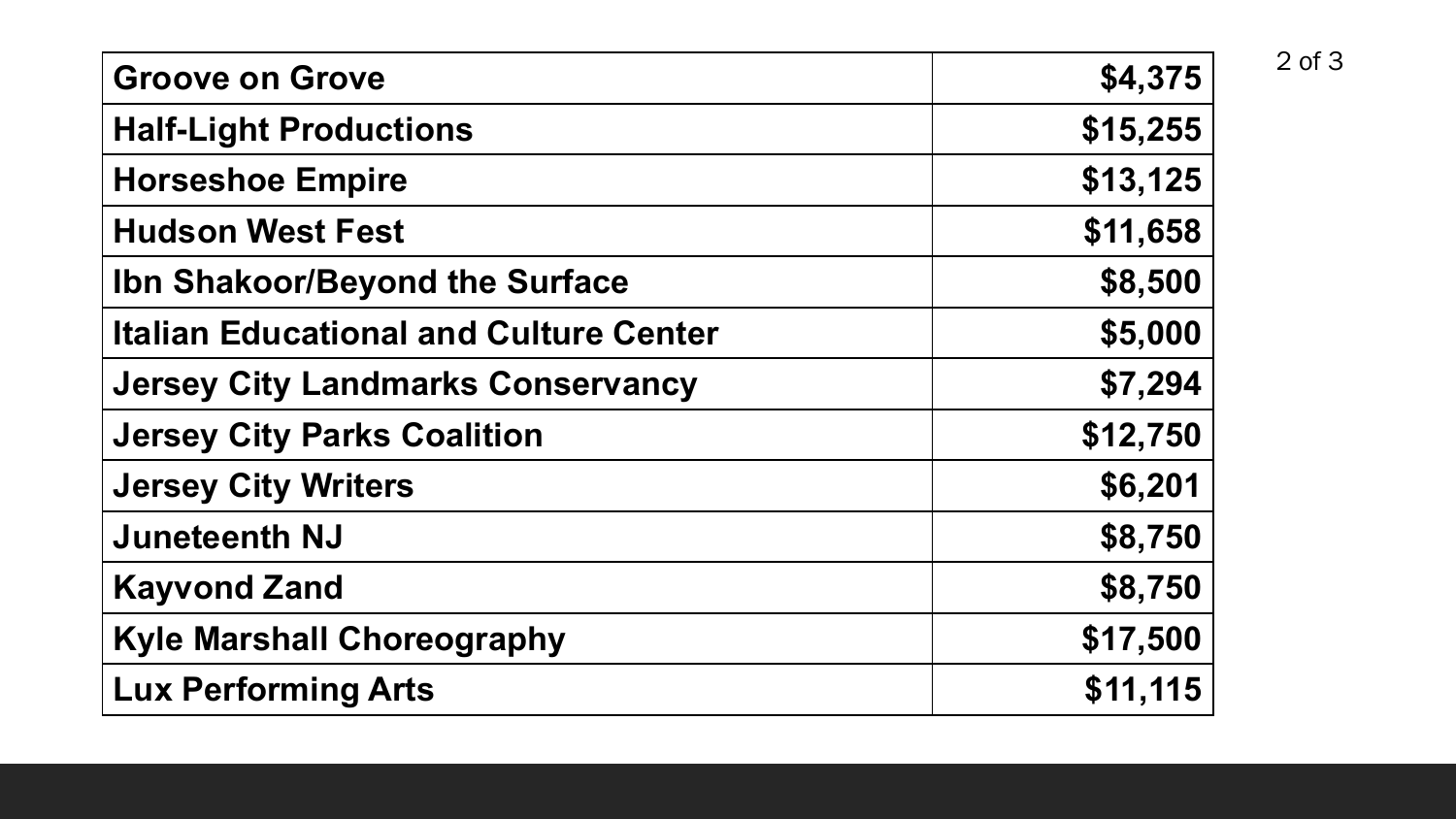| <b>Medusa Project</b>                                 | \$4,375  |
|-------------------------------------------------------|----------|
| <b>MeenMoves</b>                                      | \$12,675 |
| <b>Monira Residencies</b>                             | \$12,750 |
| <b>Nocturnal Medicine</b>                             | \$15,300 |
| <b>Once She Dries</b>                                 | \$17,500 |
| <b>Philippine American Friendship Community, Inc.</b> | \$2,188  |
| <b>Piel Canela Dance</b>                              | \$4,363  |
| <b>Pop-Up Art Fair</b>                                | \$13,125 |
| <b>TechnoChic</b>                                     | \$6,874  |
| <b>The Statuary</b>                                   | \$13,125 |
| <b>Washington Park Association</b>                    | \$3,000  |
| <b>YeerSpace</b>                                      | \$13,125 |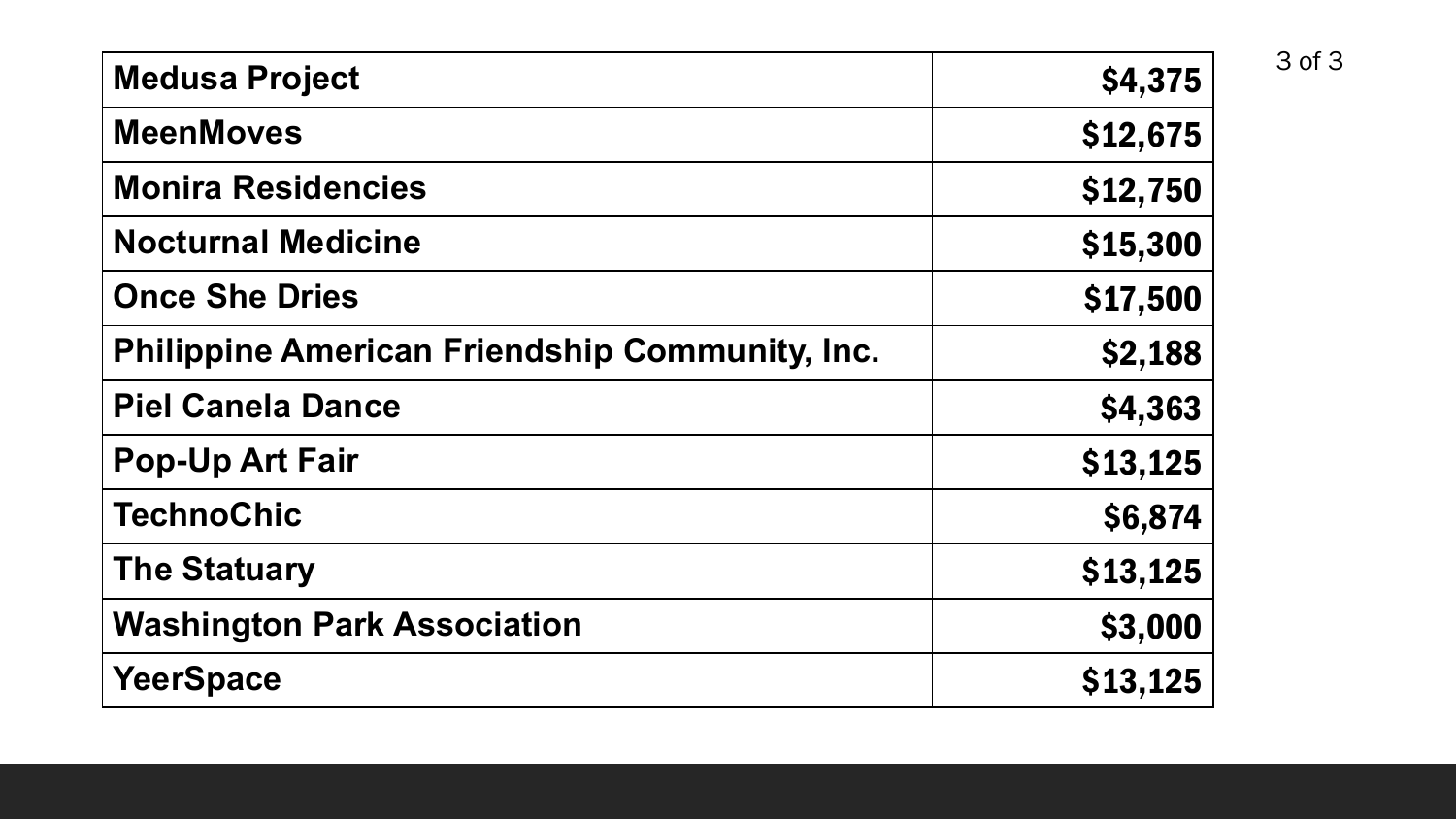#### **JERSEY CITY** ARTS+ **CULTURE TRUST FUND**

# Arts Education Grant Awards 2022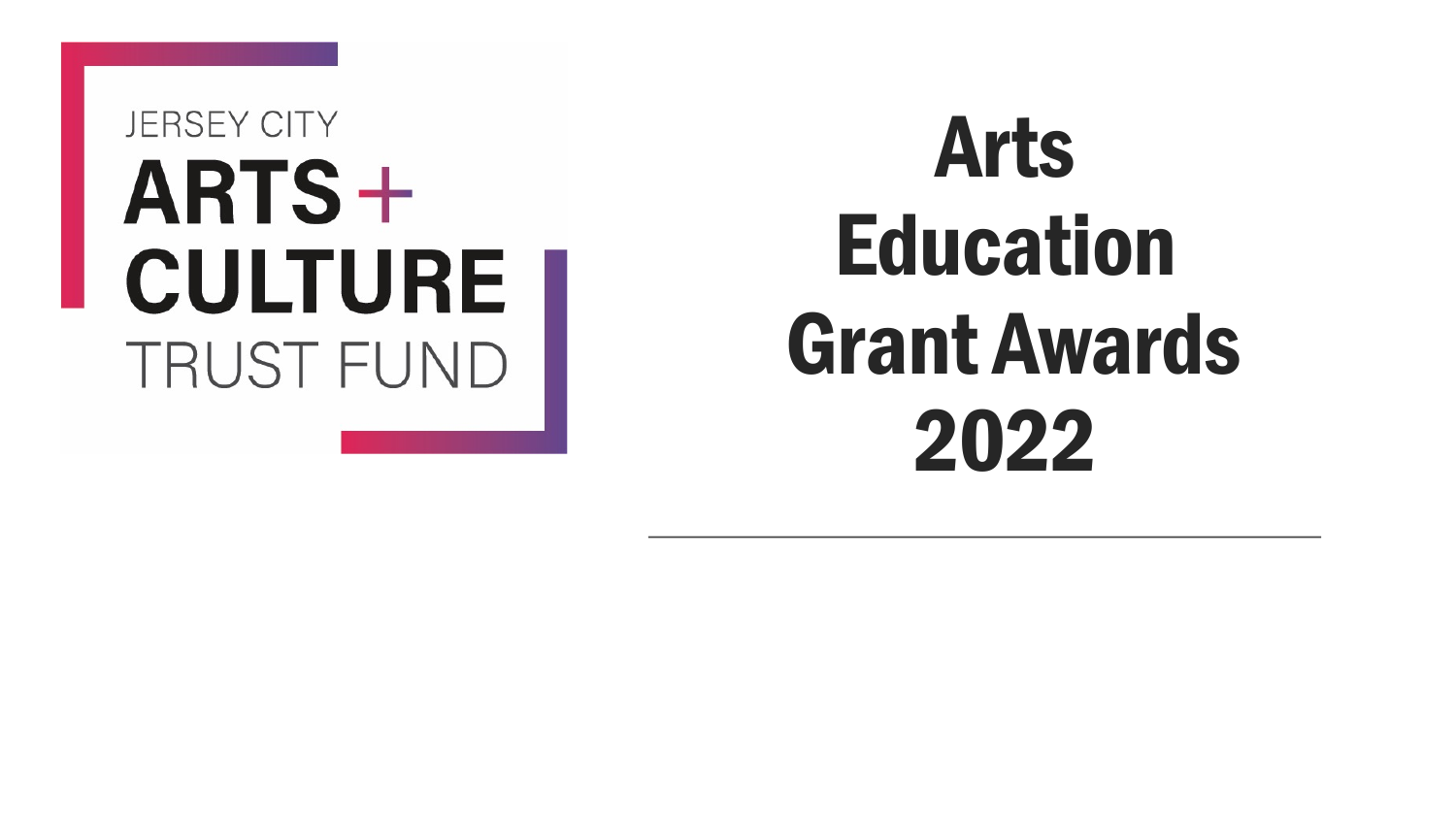| <b>Albercht &amp; Bruno Video Project</b> | \$8,750  |
|-------------------------------------------|----------|
| <b>Bergen Hill Park</b>                   | \$2,450  |
| <b>Bianca Soto Dance Music and Arts</b>   | \$4,375  |
| <b>Educational Arts Team</b>              | \$11,750 |
| <b>Emily Funicello</b>                    | \$8,750  |
| <b>Jersey City Art School</b>             | \$4,250  |
| <b>JC Print Room</b>                      | \$11,250 |
| <b>Luna De Papel</b>                      | \$6,156  |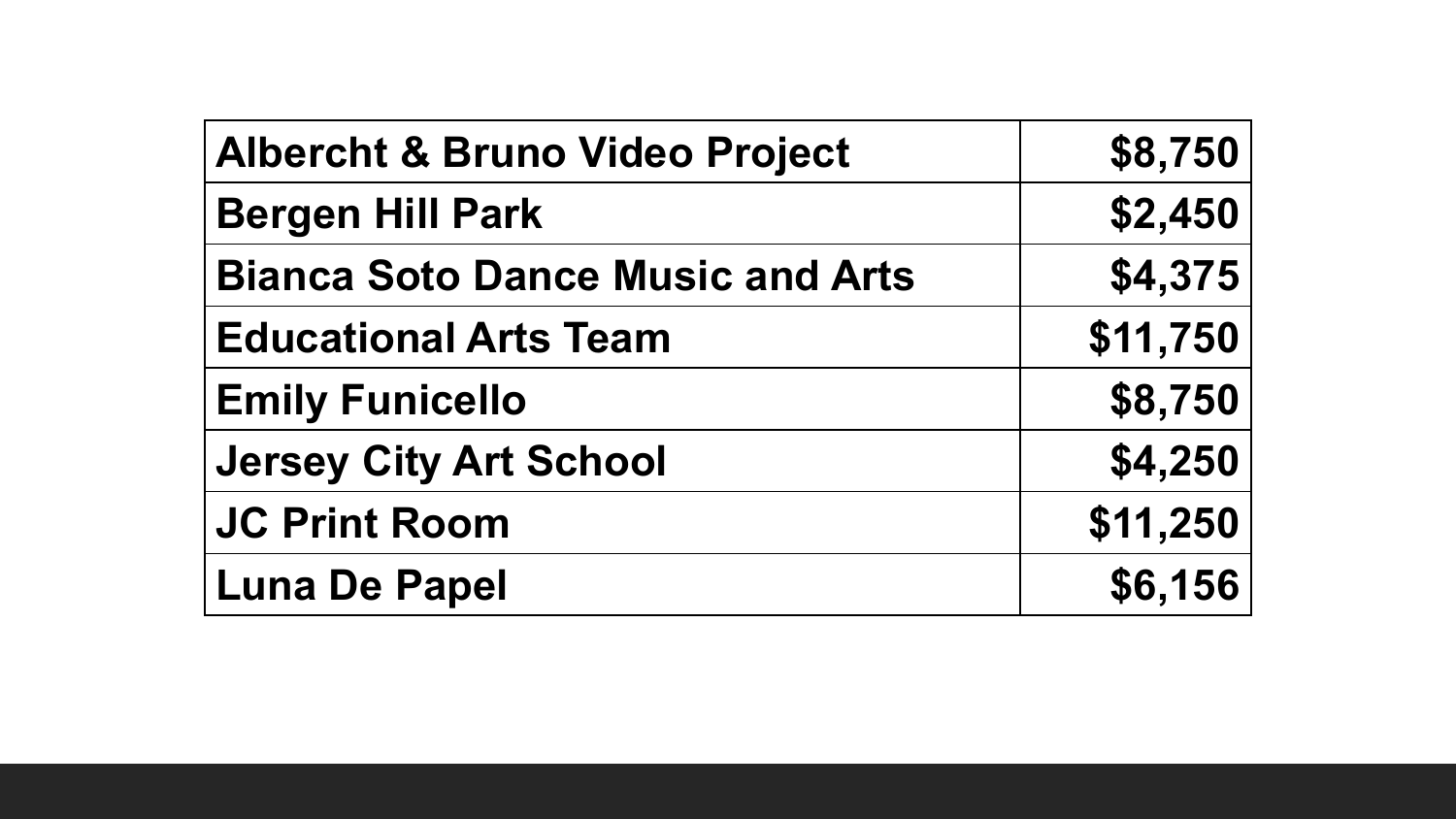### **JERSEY CITY** ARTS+ **CULTURE TRUST FUND**

# **Operating** Grant Awards 2022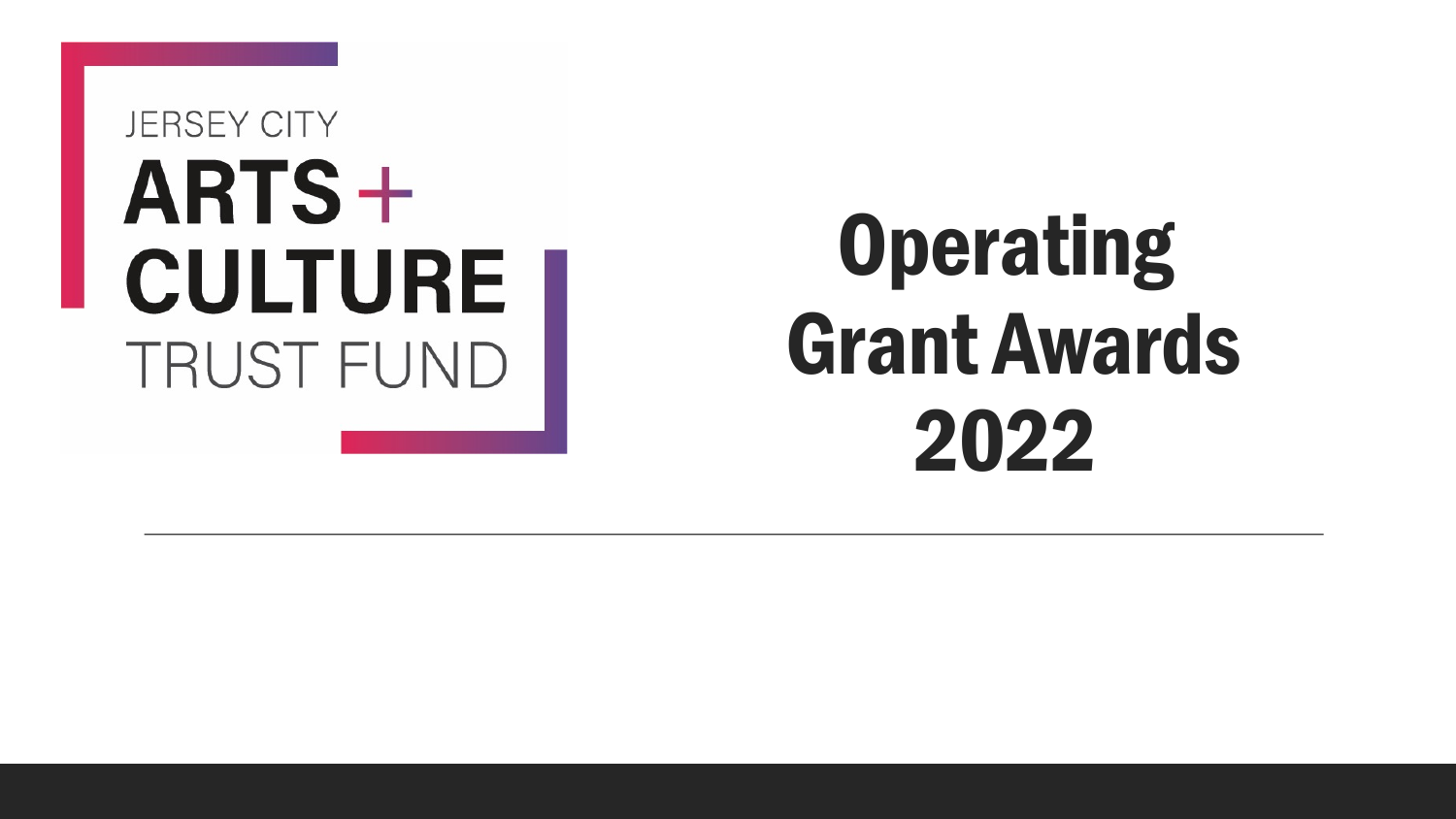| <b>Agemovement</b>                             | \$2,500  |
|------------------------------------------------|----------|
| <b>Ariel Rivka Dance</b>                       | \$25,000 |
| <b>Art Fair 14C</b>                            | \$18,750 |
| <b>Art House Productions</b>                   | \$25,000 |
| <b>Deep Space Gallery</b>                      | \$18,750 |
| <b>Deliverance Children's Ministry</b>         | \$18,750 |
| <b>ESKFF</b>                                   | \$12,500 |
| <b>Farms in the Heights</b>                    | \$7,500  |
| <b>Golden Door International Film Festival</b> | \$12,500 |
| <b>Jersey City Theater Center</b>              | \$25,000 |
| <b>Nimbus</b>                                  | \$25,000 |
| <b>No Peeking</b>                              | \$2,500  |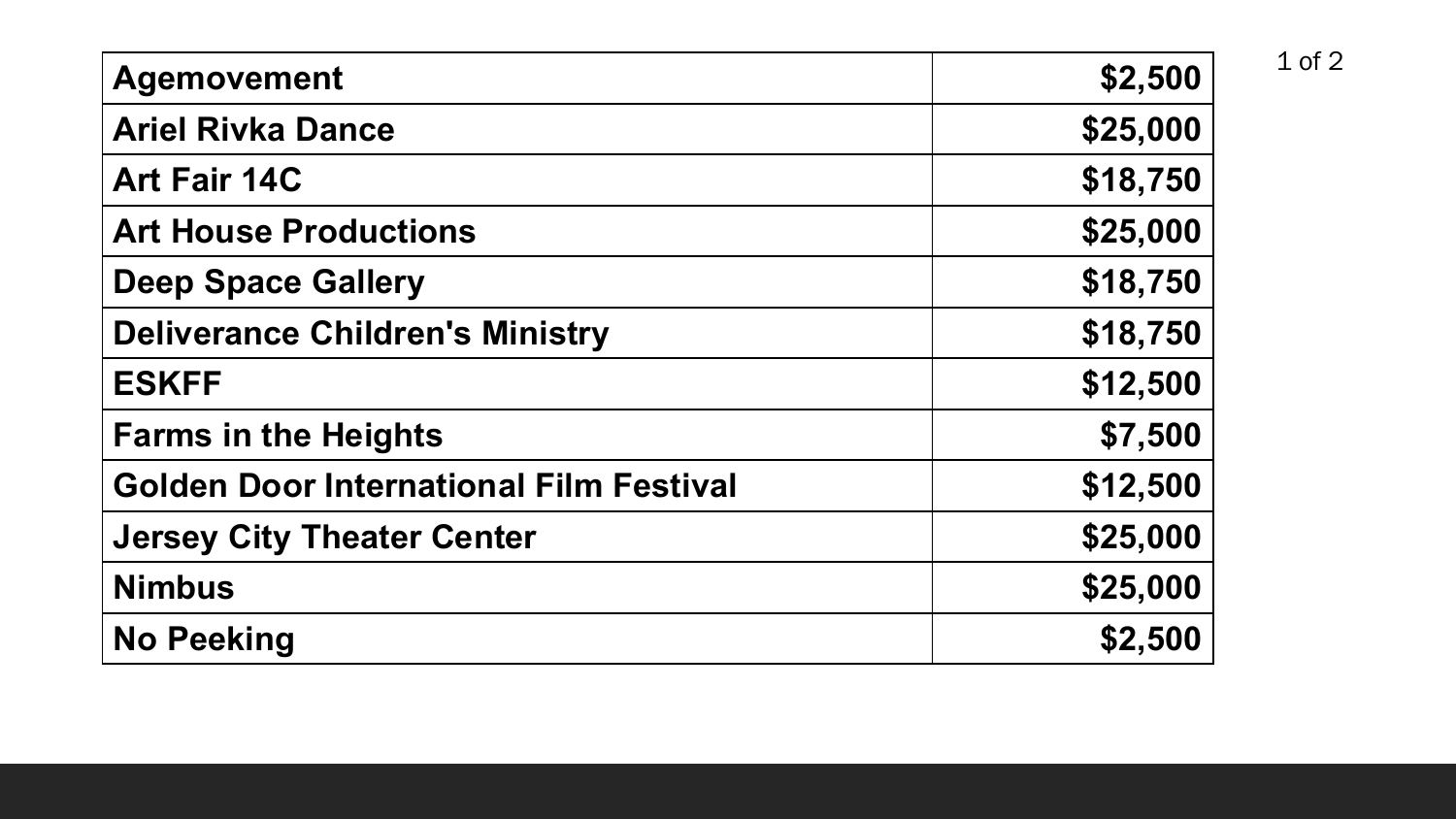| <b>North River Sing</b>            | \$4,500  |
|------------------------------------|----------|
| <b>Pro Arts</b>                    | \$9,000  |
| <b>Riverview Jazz</b>              | \$25,000 |
| Shakespeare@                       | \$25,000 |
| <b>Sip Studios</b>                 | \$6,250  |
| <b>Smush Gallery</b>               | \$18,750 |
| <b>Speranza Theatre Company</b>    | \$25,000 |
| <b>Surati for Performing Arts</b>  | \$18,750 |
| The Arts at St. Paul & Incarnation | \$9,646  |
| <b>The Kennedy Dancers Inc.</b>    | \$20,000 |
| <b>Victory Hall Inc.</b>           | \$18,750 |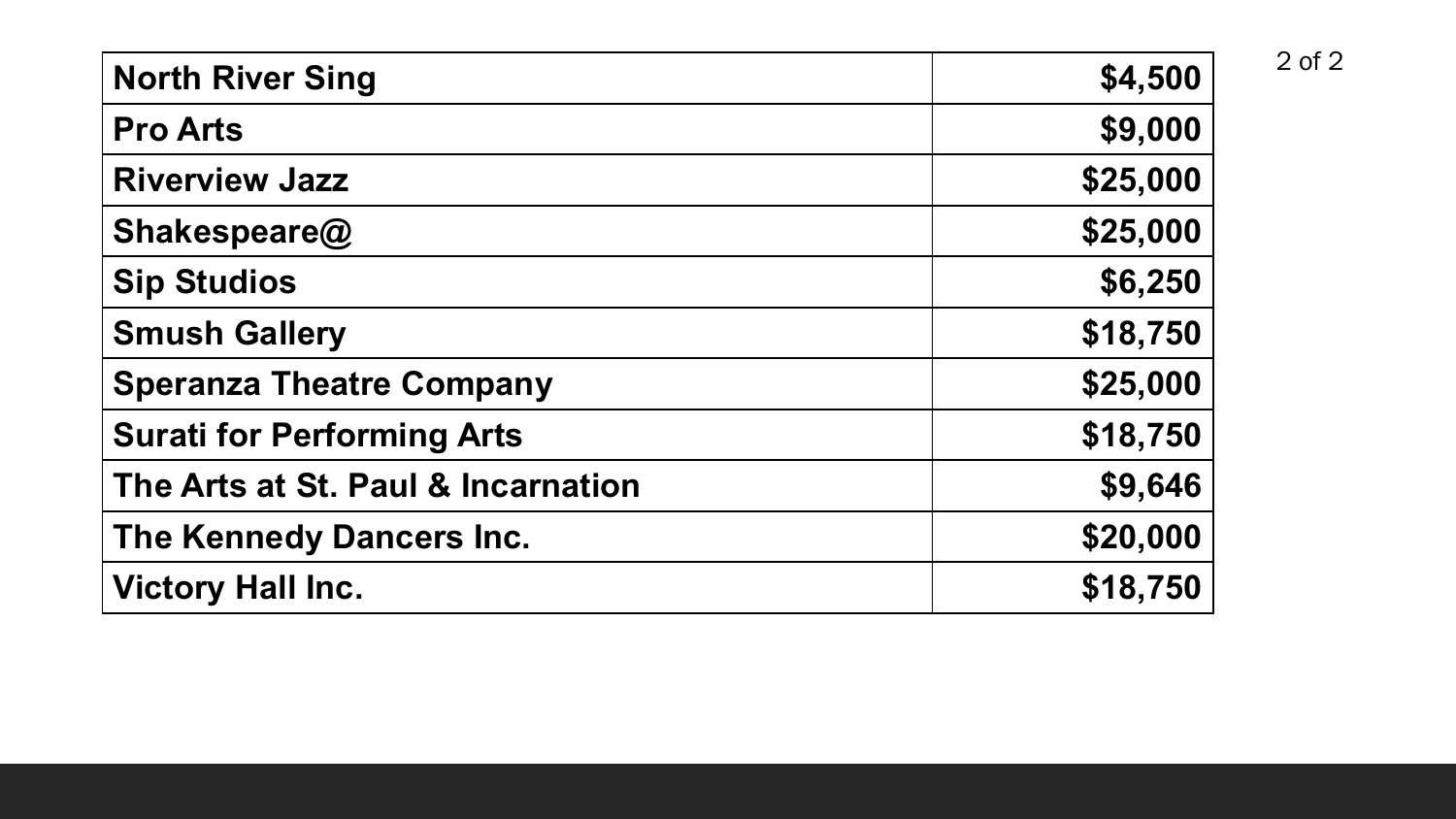### **JERSEY CITY**  $ARTS +$ **CULTURE TRUST FUND**

# Individual Artist Fellowship Grant Awards 2022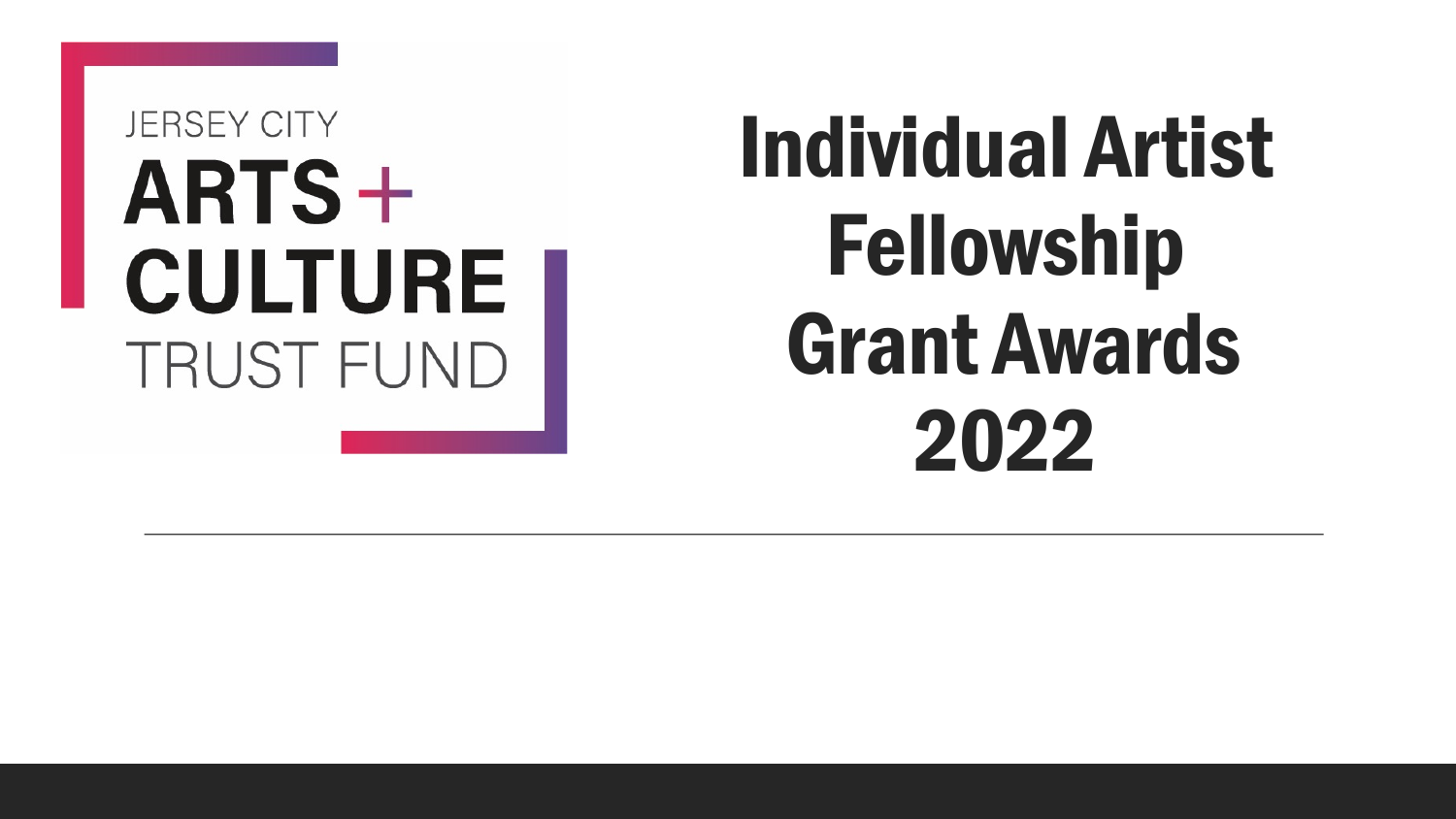| <b>Alon Nechushtan</b> | Katarzyna Skorynkiewicz    |
|------------------------|----------------------------|
| <b>Bryant Small</b>    | Kishawn Jack               |
| <b>Cheryl Gross</b>    | <b>Lorenzo Pickett</b>     |
| <b>David Kikoski</b>   | <b>Michele Byrd-McPhee</b> |
| <b>David Solan</b>     | Natalia Basava             |
| Deborah Jack           | <b>Richard la Rovere</b>   |
| <b>Douglas Beavers</b> | <b>Roosevelt China</b>     |
| <b>Eileen Ferara</b>   | <b>Shamona Stokes</b>      |
| Gianluca Bianchino     | <b>Theda Sandiford</b>     |
| Jin Jung               | <b>Zachary Davis</b>       |